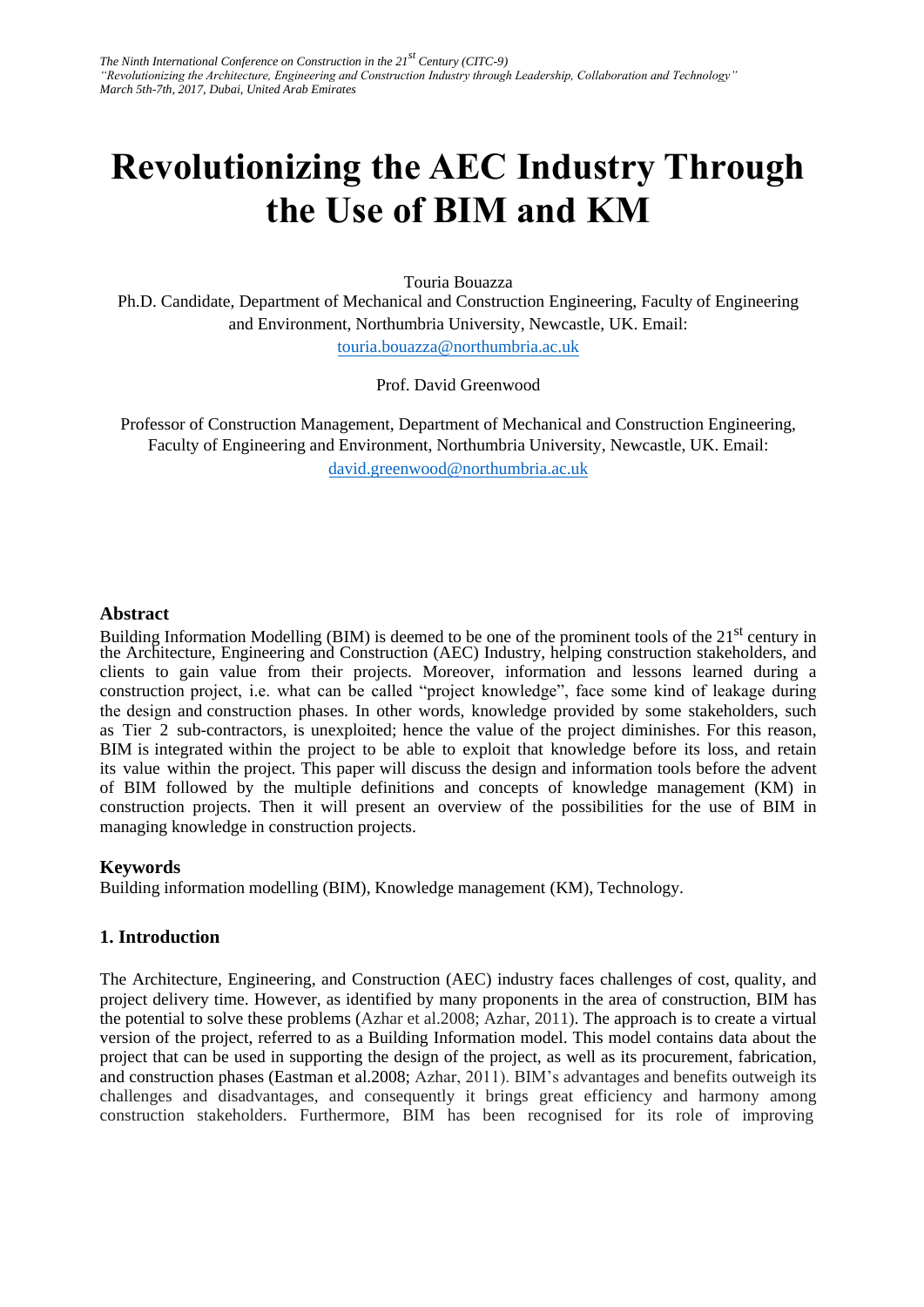communication of the project design between project players (Deshpande et al., 2014). On the other hand, construction project knowledge is considered as one of the most important organisational and project resources, which leads the organisation to innovation and success (Egbu, 1999a, 2000; Nonaka and Takeuchi, 1995; Egbu, 2004). Knowledge can also increase the competitiveness of organisations, and reduce project time and cost as well as improving the quality of the project (Kivrak et al., 2008). For these reasons, and reflecting the vital role that knowledge plays within construction organisations, it is of interest to explore whether knowledge can be captured and stored through BIM technology and processes. For example, Deshpande *et al.* (2014) have argued that lost knowledge, dispersed information and knowledge that is fragmented can be captured or retrieved after the event using BIM platforms in order to increase the value of the project for the client. In this paper, an overview of the information and design tools that have been used before the advent of BIM will be presented followed by definitions of BIM, its benefits and challenges in the industry. The next section will discuss definitions and concepts of knowledge management (KM) cited by different sources, which will lead to another section that will discuss the use of BIM to manage construction knowledge in a project. Finally, the paper will conclude with AEC perceptions and the positive outcomes of using BIM in the future.

## **2. Design process and information tools**

The construction industry has used many tools to support the architectural design process transitioning from hand-produced documents to 2D computer-aided design (CAD) software to 3D CAD (Clayton et al., 2010). However, these traditional approaches did not readily allow information-sharing and collaborative working; something that BIM has the potential to promote. The British Standards Institute (2010) has argued that BIM reduces delivery costs and risks of delay in projects delivery within the construction industry. Furthermore, it can assist in the uptake of an environmentally friendly approach to construction, leading to a sustainable environment. BIM has brought more maturity to the architectural documentation process, which has evolved throughout time (Kumar and Mukherjee, 2009). In order to retrieve and capture project information, tools such as documents, manuals, and standards have been used in the past. However, these tools were not efficient, because of their diverse procedures and the ability to lose that information afterwards: this is why BIM has been acknowledged for its important role of capturing that information, storing it and retrieving it, even after several years.

#### **3. The advent of BIM, its benefits, and challenges**

In the past, the Architecture, Engineering, and Construction (AEC) industry has exchanged documents and drawings in 2D format. The collaborations between all stakeholders were more or less 2D-based until the advent of object-orientated Computer-Aided Design (CAD) (Singh *et al.*, 2011). However, the increased use of CAD and automation in the construction process encouraged the exchange of 3D data in the collaboration between the stakeholders (Singh *et al.*, 2011). According to Singh *et al.* (2011), BIM is a higher level of CAD, which expands its use through the application of relationships between elements in the building model. Both geometric and non-geometric data such as object attributes and specifications are included in the BIM model, which allows the extraction of 2D drawings, documentation concerning the building and other useful information. The AEC industry has witnessed big changes since the uptake in the use of BIM. In addition to a better design, a good quality of production, and automated assembly, the advantages include; the accurate representation of the building in an integrated data environment, faster and efficient processes, an accurate visualisation of the project (Azhar *et al*., 2008). According to Azhar *et al*. (2008) BIM helps in controlling the whole lifecycle of the construction project and its phases, besides of easily convincing the client (Azhar *et al*., 2008). Furthermore, BIM improves the safety on construction sites by detecting hazards and other issues related to the construction sites in advance (Zhang et al., 2013). Most importantly, as Hardin and McCool (2015) have observed the value of BIM that resides mainly in information because of the accurate results needed in the construction process, and better guidance in using this information.

Despite the perceived benefits of BIM, it still faces challenges represented by issues of learning technological challenges in implementing BIM, and organisational problems such as cultural issues in adopting new technology (Yan and Damian, 2008). Moreover, there are other issues such as the lack of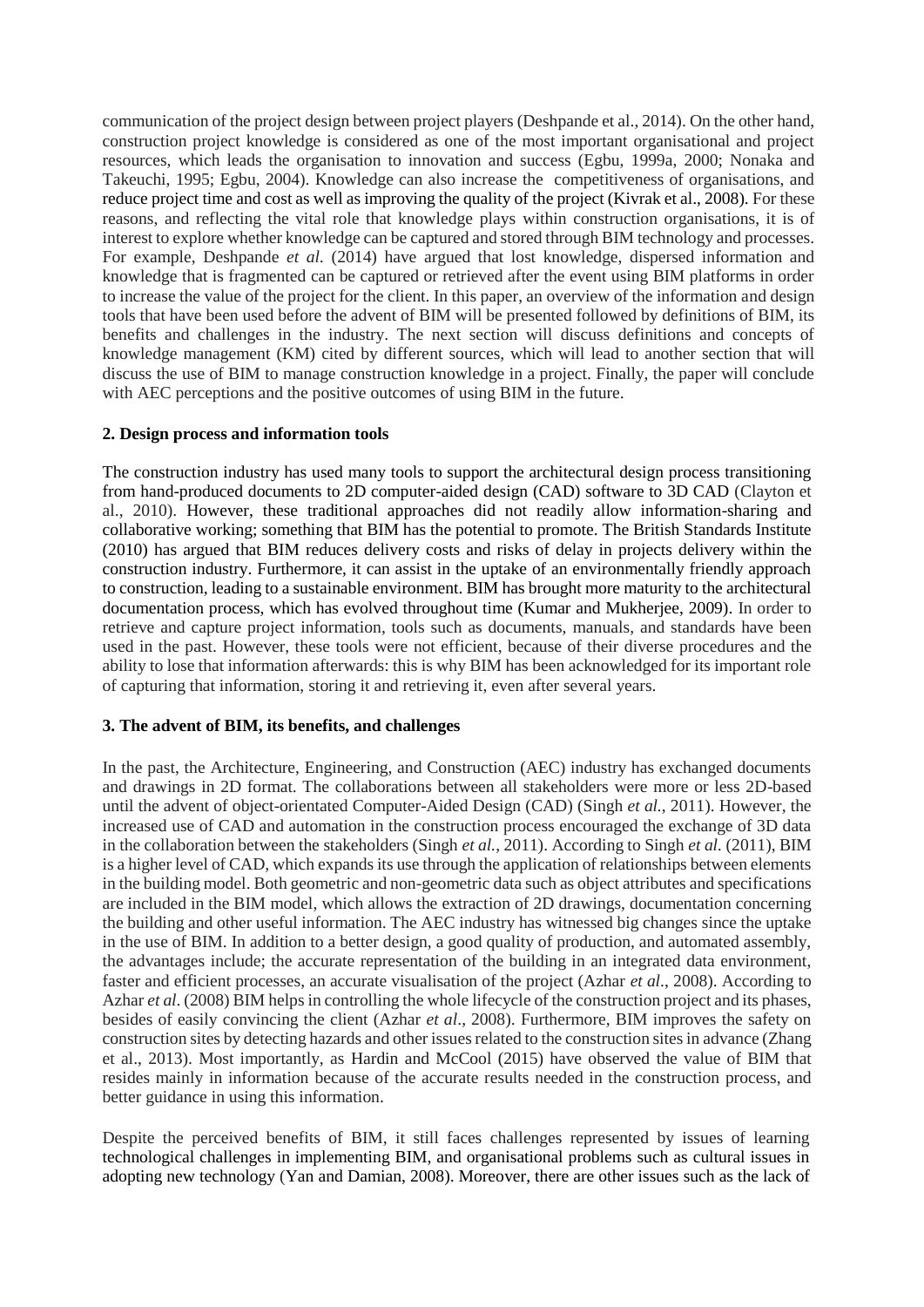investment in training, adoption of new software tools and infrastructure, undefined fee structures for additional scope, insufficient framework for involving owners' views in design and construction, and shortage of evidence in terms of positive return on investment (Becerik-Gerber *et al.*, 2011).

# **4. Definitions and concepts of Knowledge management in construction projects (KM)**

Construction projects are characterized by their originality, creativity, complexity and dynamism. They are realized based on the knowledge and information acquired from the stakeholders (Rezgui *et al.*, 2011). However, Tupenaite *et al.* (2008) have emphasised that in the past, there has been no way to acquire learning from construction projects after their completion. It is well established that the construction industry is an economically 'fragmented' one, and this has traditionally been seen as an impediment to knowledge sharing (e.g. Alashwal, et al., 2011). However, this very fragmentation makes information exchange and communication between the parties involved in any project, if it were to be successfully captured, an ideal engine for promoting innovation (Rezgui *et al.*, 2011). Several researchers have defined knowledge management (KM), some of the definitions will be presented in the table below.

| Sources                     | Definitions of Knowledge Management (KM)                                         |
|-----------------------------|----------------------------------------------------------------------------------|
|                             | KM is the process of continuously managing all                                   |
| Quintas et al. (1997)       | kinds of knowledge in order to achieve new<br>opportunities.                     |
| Davenport and Prusak (1998) | KM is a process through which value is created                                   |
|                             | from organisation assets.                                                        |
|                             | KM refers to a wide variety of functions related                                 |
| Coleman (1999)              | to knowledge activities; such as creation, storage,                              |
|                             | and sharing of knowledge.                                                        |
|                             | KM is related to different processes that are                                    |
| Alavi & Leidner (2001)      | interdependent; such as knowledge creation and                                   |
|                             | maintenance, storage and retrieval, distribution                                 |
|                             | and application.                                                                 |
|                             | KM helps in converting the available resources                                   |
| Darroch (2005)              | (financial resources and people) within the                                      |
|                             | company into real capabilities.                                                  |
|                             | KM plays a significant role within organisations                                 |
| Kivrak et al. (2008)        | by improving the ability of employees to learn,                                  |
|                             | thus improving the business performance of the                                   |
|                             | construction industry.                                                           |
|                             | KM improves organisational effectiveness by                                      |
| Zheng et al. $(2010)$       | focusing on three important factors, namely:<br>strategy, culture and structure. |
| Forcada et al. (2013)       | KM is the activity of identifying and managing                                   |

Table1: Summarised definitions of KM in construction industry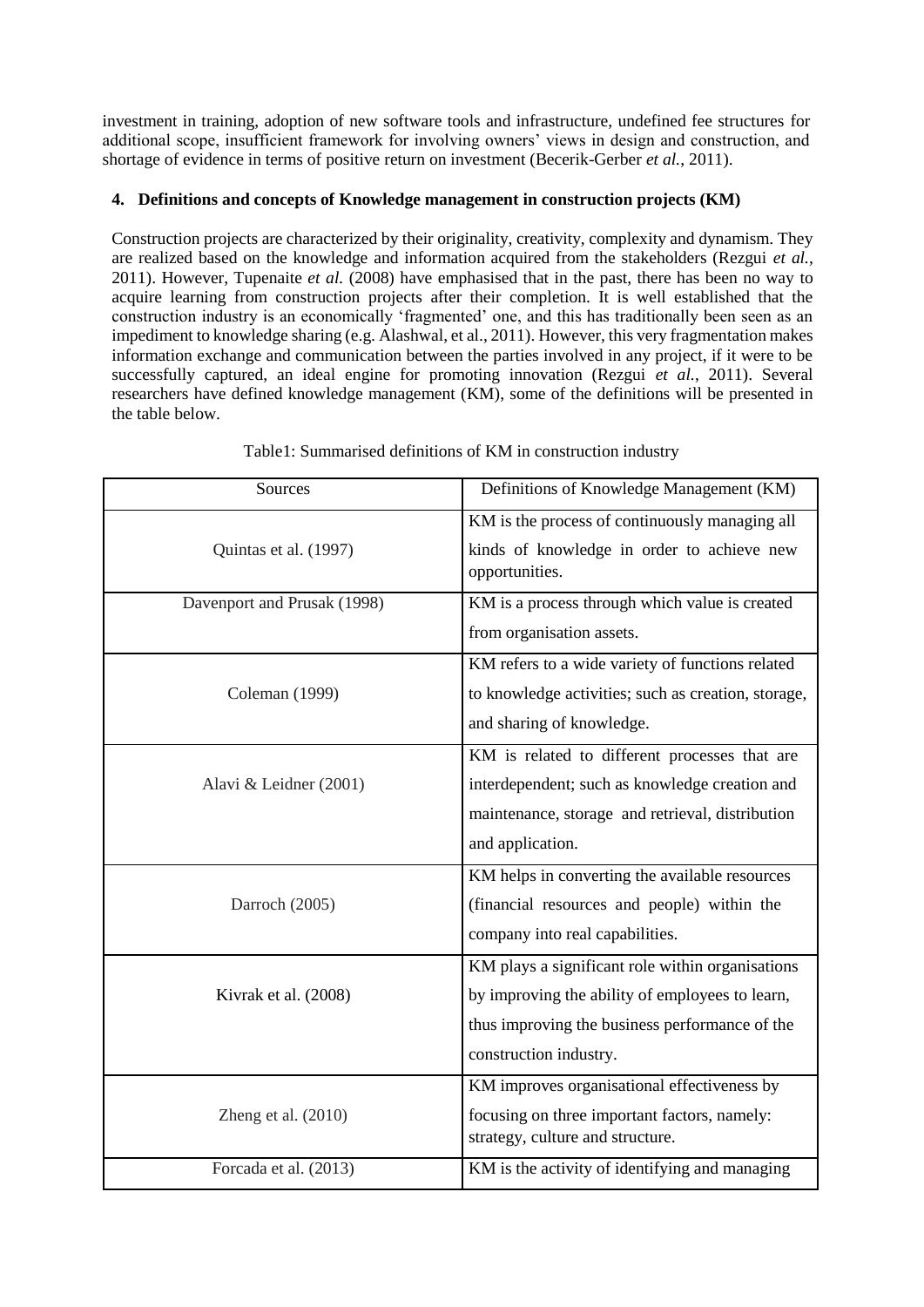|                          | the intellectual assets of an organisation in order |
|--------------------------|-----------------------------------------------------|
|                          | to increase its profitability and value.            |
|                          | KM is the effective use, capture, development       |
| Grover $&$ Froese (2016) | and share of knowledge within organisations.        |

The list of research works in the table above demonstrates the interest of researchers in implementing KM in organisations in order to achieve better results and value. Most of the definitions above refer to KM as a process that is concerned with knowledge activities such as sharing, storage, and capture in order to increase value and competition for organisations.

# **5. Integration of BIM use in managing construction projects knowledge**

The opportunities offered by Building Information Modelling (BIM) have been discussed by various authors (Meadati, 2009; BSA, 2012; Treasury, H. M., 2012; Liu *et al*., 2013; Charlesraj, 2014). Most of these authors have defined BIM as a technological tool that represents a building in a three dimensional digital model and a platform where all stakeholders can access and exchange information and data concerning the project. However, BIM is not only about technology, it encompasses other aspects such as the relationships between the stakeholders and the process of delivering a construction project. According to the report by UK Treasury (2012), BIM is a collaborative way of working between the stakeholders using the contemporary technologies that facilitate the design and construction processes. Despite the different definitions of BIM, there are several on-going research projects investigating aspects of managing knowledge in construction projects delivery using BIM processes. The most recent of these studies include those shown in Table 2:

| Author                                      | Framework                                     | Contribution                                                                                                                                                                                                                                                                                                                     |
|---------------------------------------------|-----------------------------------------------|----------------------------------------------------------------------------------------------------------------------------------------------------------------------------------------------------------------------------------------------------------------------------------------------------------------------------------|
| Hadikusumo,<br>$\&$<br>Rowlinson,<br>(2004) | Capturing safety knowledge<br>using DFSP Tool | DFSP (Design for safety and process) is a tool<br>designed to capture safety knowledge using real case<br>studies. The tool is based on three elements, namely:<br>DFX (Design for X capability), VR (Virtual Design),<br>and construction site safety, and identifies safety<br>hazards in a virtual version of a real project. |
| Oxman<br>(2009)                             | The shift from BIM to BKM                     | As well as facilitating the collaboration among team<br>members in digital design BKM can assist BIM in<br>enhancing design creativity.                                                                                                                                                                                          |
| Konukcu &                                   | Building Knowledge                            | Model BKM integrates BIM into the construction supply                                                                                                                                                                                                                                                                            |
| Koseoglu                                    | (BKM)                                         | chain to improve information flow and knowledge                                                                                                                                                                                                                                                                                  |
| (2012)                                      |                                               | management between stakeholders throughout the                                                                                                                                                                                                                                                                                   |
|                                             |                                               | project lifecycle.                                                                                                                                                                                                                                                                                                               |
|                                             |                                               | Development of a Building Integrating BIM and KM to capture and reuse                                                                                                                                                                                                                                                            |
| Liu<br>et al.                               | Knowledge Model                               | (BKM) knowledge in BIM processes though the use of                                                                                                                                                                                                                                                                               |
| (2013)                                      | approach                                      | 'knowledge+' that helps connect BIM to a                                                                                                                                                                                                                                                                                         |
|                                             |                                               | Knowledge Management System (KMS).                                                                                                                                                                                                                                                                                               |
| Jan<br>et al.                               | <b>BIM-based Knowledge</b>                    | BIMKSM enhances construction project knowledge                                                                                                                                                                                                                                                                                   |
| (2013)                                      | <b>Sharing Management</b>                     | sharing with a BIM approach and web technologies.                                                                                                                                                                                                                                                                                |

Table 2: current practices of BIM and KM in the construction industry (Bouazza et al., 2015)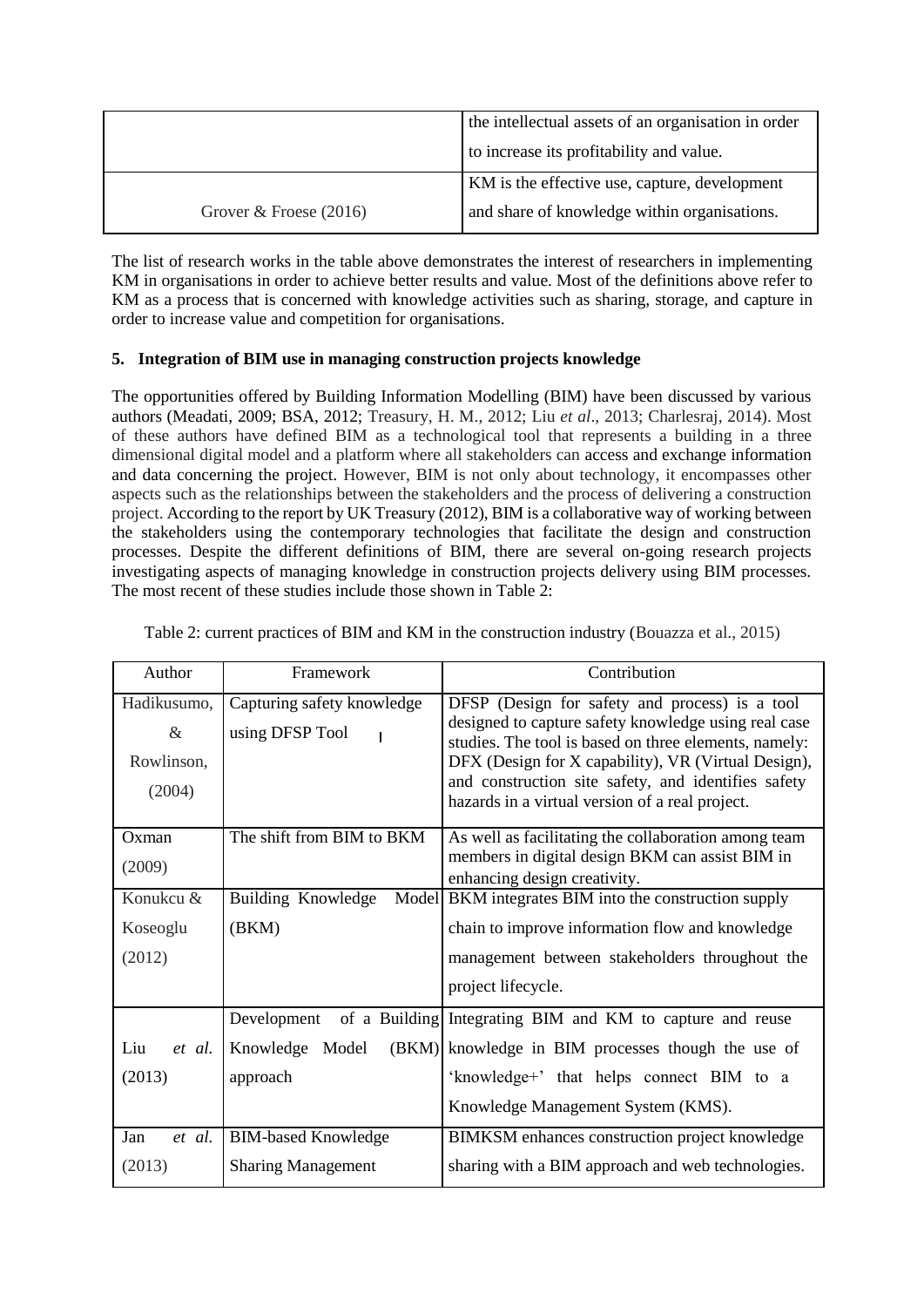|                      | (BIMKSM) System          |                                                                                                                                                 |
|----------------------|--------------------------|-------------------------------------------------------------------------------------------------------------------------------------------------|
|                      | Framework<br>to          | capture The work illustrates the capture of knowledge and                                                                                       |
| Deshpande            | knowledge<br>though      | using innovative ideas learned through the design and                                                                                           |
| <i>et al.</i> (2014) | parametric models of BIM | construction process by using parametric BIM                                                                                                    |
|                      |                          | models through Industry Foundation Classes (IFC).                                                                                               |
| Charlesraj<br>(2014) | K-BIM framework          | The framework improves the process of facility<br>management through the use of BIM and KM by<br>using three components: a Knowledge base, a K- |
|                      |                          | BIM layer and stakeholder interfaces.                                                                                                           |

The research works in the table above is by no means exhaustive, but demonstrates the increasing interest of researchers in integrating BIM and KM for improving the effectiveness of construction organisations in delivering construction projects. However, construction organisations and the industry still have a significant gap to bridge to reach best practice in their use of BIM systems in managing knowledge in project delivery. It is clear that some developments are still needed to exploit the full potential of BIM in this respect.

## **6. Conclusion**

Architectural, Engineering, and Construction (AEC) organisations are using Building Information Modelling (BIM) progressively in order to improve projects realisation. The subject of BIM adoption is a huge and expansive one, as well as being very topical and the subject of considerable debate within the industry as well as academia. BIM is still under experiment in countries such as the US, the UK, and some European countries like France, Sweden, and Germany. Others, even in the developing world are applying BIM and making its use mandatory in public-funded projects. In this review, it has been argued that BIM involves an innovative way of thinking for stakeholders, not only in its technology, but additionally in the associated opportunities for collaboration and process improvement. With the advent of BIM, the industry has already started to witness changes in terms of relationships between people working on the same project. There is the potential for the improvement of trust, collaboration and communication between each other and process of designing a project from the inception to the demolition including the whole lifecycle. Interestingly, it is quite possible that the fragmentation of the project delivery side of the industry, long criticised as a barrier to efficiency and effectiveness, might actually, through the intelligent integration of BIM with KM, contribute to more extensive and effective communication and information exchange between project participants, and ultimately result in a more innovative industry.

# **7. References**

- Alashwal, A.M., Rahman, H.A. and Beksin, A.M., 2011. Knowledge sharing in a fragmented construction industry: On the hindsight. Scientific Research and Essays, 6(7), pp.1530-1536.
- Alavi, M., & Leidner, D. E. (2001). Review: Knowledge management and knowledge management systems: Conceptual foundations and research issues. *MIS quarterly*, 107-136.
- Azhar, S., Hein, M., and Sketo, B. (2008). Building Information Modeling (BIM): Benefits, Risks and Challenges. McWhorter School of Building Science. *Auburn University. Auburn. Alabama, AL*.
- Azhar, S. (2011). Building information modeling (BIM): Trends, benefits, risks, and challenges for the AEC industry. *Leadership and Management in Engineering*, *11*(3), 241-252.
- Becerik-Gerber, B., Jazizadeh, F., Li, N., and Calis, G. (2011). Application areas and data requirements for BIM-enabled facilities management. *Journal of construction engineering and management*, *138*(3), 431-442.

Bouazza, T., Udeaja, C. E., & Greenwood, D. (2015). The use of building information modelling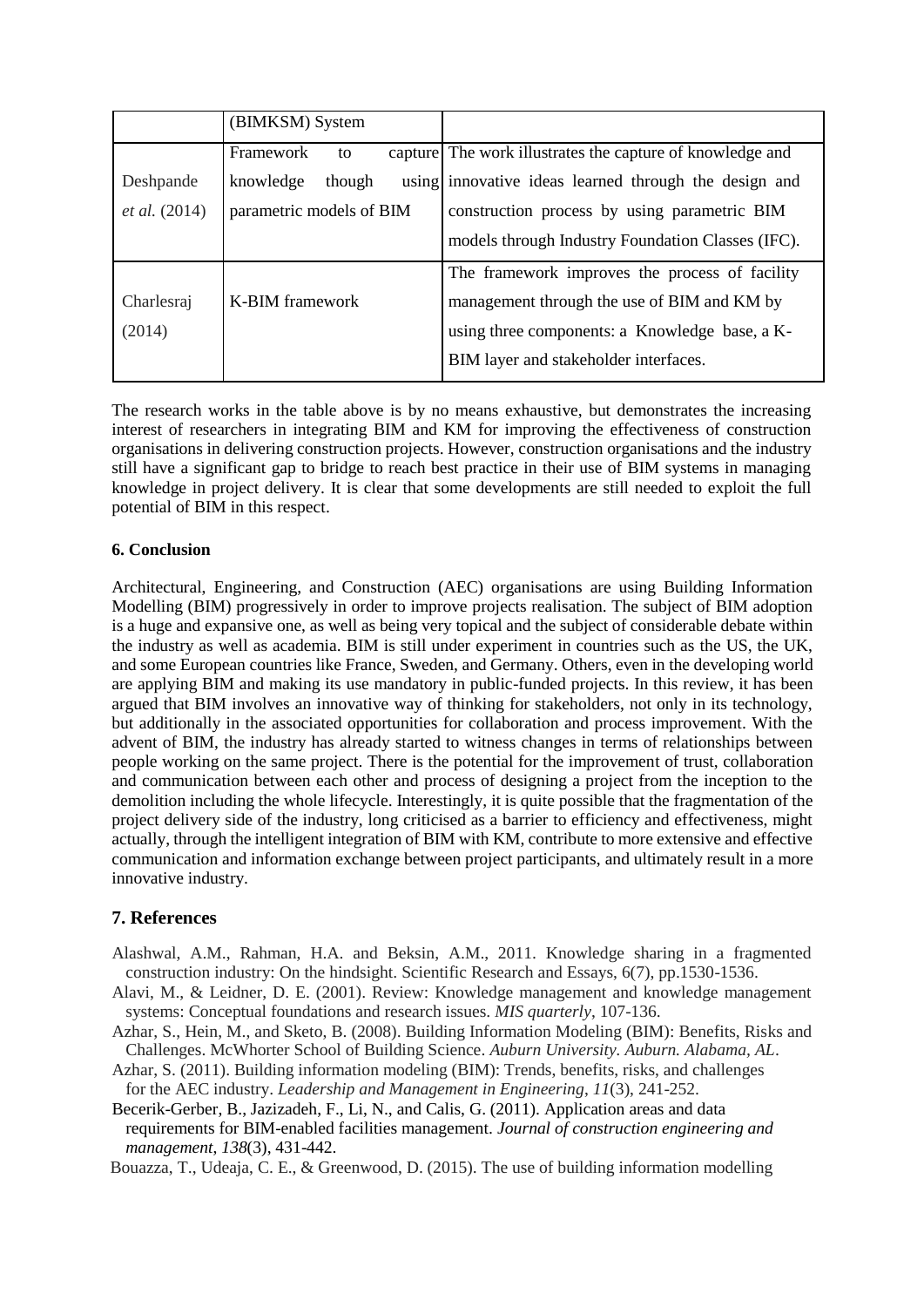(BIM) in managing knowledge in construction project delivery: a conceptual model. *Building Information Modelling (BIM) in Design, Construction and Operations*, *149*, 107.

- BSA. "Frequently Asked Questions About the National BIM Standard-United States™". http://www.buildingsmartalliance.org/index.php/nbims/faq/ (retrieved on Nov., 2012)
- Charlesraj, V. P. C. (2014) '*Knowledge-based Building Information Modeling (K-BIM) for Facilities Management*'. The 31st International Symposium on Automation and Robotics in Construction and Mining (ISARC). [Online]. Available at:

[http://www.iaarc.org/publications/fulltext/isarc2014\\_submission\\_104.pdf \(](http://www.iaarc.org/publications/fulltext/isarc2014_submission_104.pdf)Accessed: 23 April 2015).

- Clayton, M. J., Ozener, O., Haliburton, J., & Farias, F. (2010). Towards Studio 21: Experiments in Design Education Using BIM. In *Goosens., K. and Agudelo., L., eds., SIGraDi 2010 Proceedings of the 14th Congress of the Iberoamerican Society of Digital Graphics, SIGraDi, Bogota, Columbia* (pp. 43-46).
- Coleman, D. (1999). Groupware: Collaboration and knowledge sharing. *Knowledge management handbook*, *12*(1), 12-15.
- Davenport, T. H., & Prusak, L. (1998). *Working knowledge: How organizations manage what they know*. Harvard Business Press.
- Deshpande, A., Azhar, S., & Amireddy, S. (2014). A framework to leverage BIM for knowledge management in AEC projects. [Online].Available at: [http://www.creative-construction](http://www.creative-construction-conference.com/wp-content/uploads/2015/01/CCC2014_A_Deshpande.pdf)[conference.com/wp-content/uploads/2015/01/CCC2014\\_A\\_Deshpande.pdf \(](http://www.creative-construction-conference.com/wp-content/uploads/2015/01/CCC2014_A_Deshpande.pdf)Accessed: 13 April 2015).
- Egbu, C. O. (2004). Managing knowledge and intellectual capital for improved organizational innovations in the construction industry: an examination of critical success factors. *Engineering, Construction and Architectural Management*, *11*(5), 301-315.
- Forcada, N., Fuertes, A., Gangolells, M., Casals, M., & Macarulla, M. (2013). Knowledge management perceptions in construction and design companies. *Automation in construction*, *29*, 83-91.
- Grover, R., & Froese, T. M. (2016). Knowledge Management in Construction Using a SocioBIM Platform: A Case Study of AYO Smart Home Project. *Procedia Engineering*, *145*, 1283-1290.
- Hadikusumo, B. H. W., & Rowlinson, S. (2004). Capturing safety knowledge using design-for-safetyprocess tool. *Journal of construction engineering and management*, *130*(2), 281-289.
- Hardin, B., & McCool, D. (2015). *BIM and construction management: proven tools, methods, and workflows*. John Wiley & Sons.
- Jan, S. H., Ho, S. P., & Tserng, H. P. (2013) Applications of Building Information Modeling (BIM) in Knowledge Sharing and Management in Construction. International Journal of Civil, Structural, Construction and Architectural Engineering Vol:7, No:11, 2013. [Online]. Available at: [http://www.waset.org/publications/17279 \(](http://www.waset.org/publications/17279)Accessed: 23 April 2015).
- Darroch, J. (2005). Knowledge management, innovation and firm performance. *Journal of knowledge management*, *9*(3), 101-115.
- Kivrak, S., Arslan, G., Dikmen, I., & Birgonul, M. T. (2008). Capturing knowledge in construction projects: Knowledge platform for contractors.Journal of Management in Engineering, 24(2), 87-95.
- Konukcu, S., Koseoglu, O. (2012) '*Knowledge Management Through BIM in Construction Supply Chains'*. The 29<sup>th</sup> International Conference –Beirut, Lebanon, 17-19 October. [Online]. Available at: [http://itc.scix.net/data/works/att/w78-2012-Paper-79.pdf \(](http://itc.scix.net/data/works/att/w78-2012-Paper-79.pdf)Accessed: 23 April 2015).
- Liu,F., Jallow, A.K., Anumba, Ch.J., Wu, D. (2013). Building Knowledge Modeling: integrating knowledge in BIM. [Online].Available at: [http://faculty.ist.psu.edu/wu/papers/BIM-CIB-](http://faculty.ist.psu.edu/wu/papers/BIM-CIB-W78.pdf)[W78.pdf](http://faculty.ist.psu.edu/wu/papers/BIM-CIB-W78.pdf) (Accessed: 23 April 2015).
- Meadati, P. (2009). BIM extension into later stages of project life cycle. In *Associated Schools of Construction 45th Annual International Conference* (pp. 121-129). [Online].Available at: [http://ascpro0.ascweb.org/archives/2009/CPRT102002009.pdf \(](http://ascpro0.ascweb.org/archives/2009/CPRT102002009.pdf)Accessed: 06 May 2015).
- Nonaka, I. (2002). A dynamic theory of organizational knowledge creation. *The strategic management of intellectual capital and organizational knowledge*, 437-462.